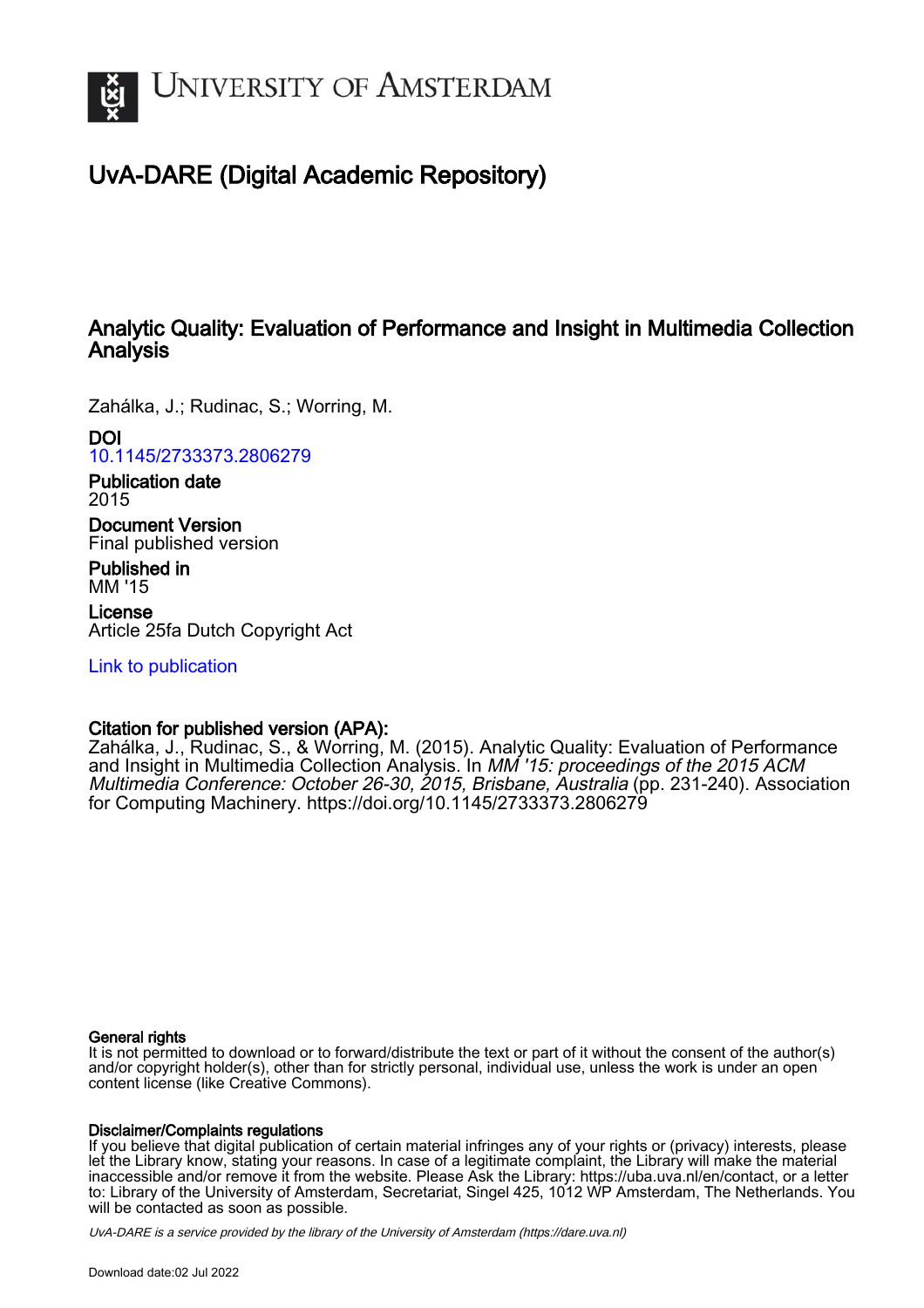# **Analytic Quality: Evaluation of Performance and Insight in Multimedia Collection Analysis**

Jan Zahálka Intelligent Systems Lab Amsterdam University of Amsterdam Amsterdam, The Netherlands j.zahalka@uva.nl

Stevan Rudinac Intelligent Systems Lab Amsterdam University of Amsterdam Amsterdam, The Netherlands s.rudinac@uva.nl

Marcel Worring Intelligent Systems Lab **Amsterdam** University of Amsterdam Amsterdam, The Netherlands m.worring@uva.nl

# ABSTRACT

In this paper, we present *analytic quality*  $(AQ)$ , a novel paradigm for the design and evaluation of multimedia analysis methods. AQ complements the existing evaluation methods based on either machine-driven benchmarks or user studies. AQ includes the notion of user insight gain and the time needed to acquire it, both critical aspects of large-scale multimedia collections analysis. To incorporate insight, AQ introduces a novel user model. In this model, each simulated user, or artificial actor, builds its insight over time, at any time operating with multiple categories of relevance. The methods are evaluated in timed sessions. The artificial actors interact with each method and steer the course by indicating relevant items throughout the session. AQ measures not only precision and recall, but also throughput, diversity of the results, and the accuracy of estimating the percentage of relevant items in the collection. AQ is shown to provide a wide picture of analytic capabilities of the evaluated methods and enumerate how their strengths differ for different purposes. The AQ time plots provide design suggestions for improving the evaluated methods. AQ is demonstrated to be more insightful than the classic benchmark evaluation paradigm both in terms of method comparison and suggestions for further design.

# Categories and Subject Descriptors

H.3.4 [Information Storage and Retrieval]: Systems and Software—Performance evaluation (efficiency and effectiveness)

# General Terms

Measurement; Performance; Experimentation

# Keywords

Evaluation; multimedia search and exploration; interactivity; user insight

*MM'15,* October 26–30, 2015, Brisbane, Australia.

c 2015 ACM. ISBN 978-1-4503-3459-4/15/10 ...\$15.00.

DOI: http://dx.doi.org/10.1145/2733373.2806279.

# 1. INTRODUCTION

The abundance of multimedia collections has given data analysts in diverse fields a rich new resource. For instance, multimedia collections provide forensic evidence in cases of child abuse or terrorism. In many scientific fields, such as physics, new discoveries are made and validated using various observations and simulations, which are decidedly multimedia data. In the business domain, news media companies often find entire stories to cover in the content of social media platforms. In arts, multimedia applications are instrumental in navigating and exploring cultural heritage collections. In most data analytics use cases, timeliness of the results is a critical factor as insight in the data has to lead to an action as fast as possible. For instance, a forensics expert has 48 hours to decide whether a suspect should be detained further. Likewise, a media expert looking for stories connected to a globally-important event like the Charlie Hebdo attack cannot wait weeks before publishing them. In such cases, decisions are based on millions of multimedia data items and thus difficult. In short, analysts from diverse fields of expertise need to gain understanding of increasingly large and complex multimedia collections, and they need to gain this understanding fast. So what is needed to support the analytics process for multimedia collections?

To support multimedia analytics tasks, sophisticated underlying multimedia *analysis* tools and techniques are needed. A solid basis of multimedia analysis tool has been presented within the multimedia community, including algorithms like active SVM [33] or tools like Caffe [13]. In recent years, such multimedia analysis methods have reached the state of being able to truly support insightful multimedia analytics: the features are short enough to allow smooth interaction and sufficiently descriptive to allow the algorithms to operate on high semantic levels with high accuracy. In combination with hardware developments, time is ripe for multimedia analytics. However, which multimedia analysis techniques are the best and how to optimize or develop them further for multimedia analytics?

To answer this question we should carefully consider the goal of data analytics: gaining understanding about the data. This understanding, or insight, as it is called in the fields of information visualization and visual analytics [31], is complex and requires interplay of a number of factors. Insight builds up on itself and over time, requires all or most data at hand and is often serendipitous [20]. Interaction is thus crucial: the analyst needs to navigate the collection through intelligent interactions in order to gradually build

Permission to make digital or hard copies of all or part of this work for personal or classroom use is granted without fee provided that copies are not made or distributed for profit or commercial advantage and that copies bear this notice and the full citation on the first page. Copyrights for components of this work owned by others than ACM must be honored. Abstracting with credit is permitted. To copy otherwise, or republish, to post on servers or to redistribute to lists, requires prior specific permission and/or a fee. Request permissions from Permissions@acm.org.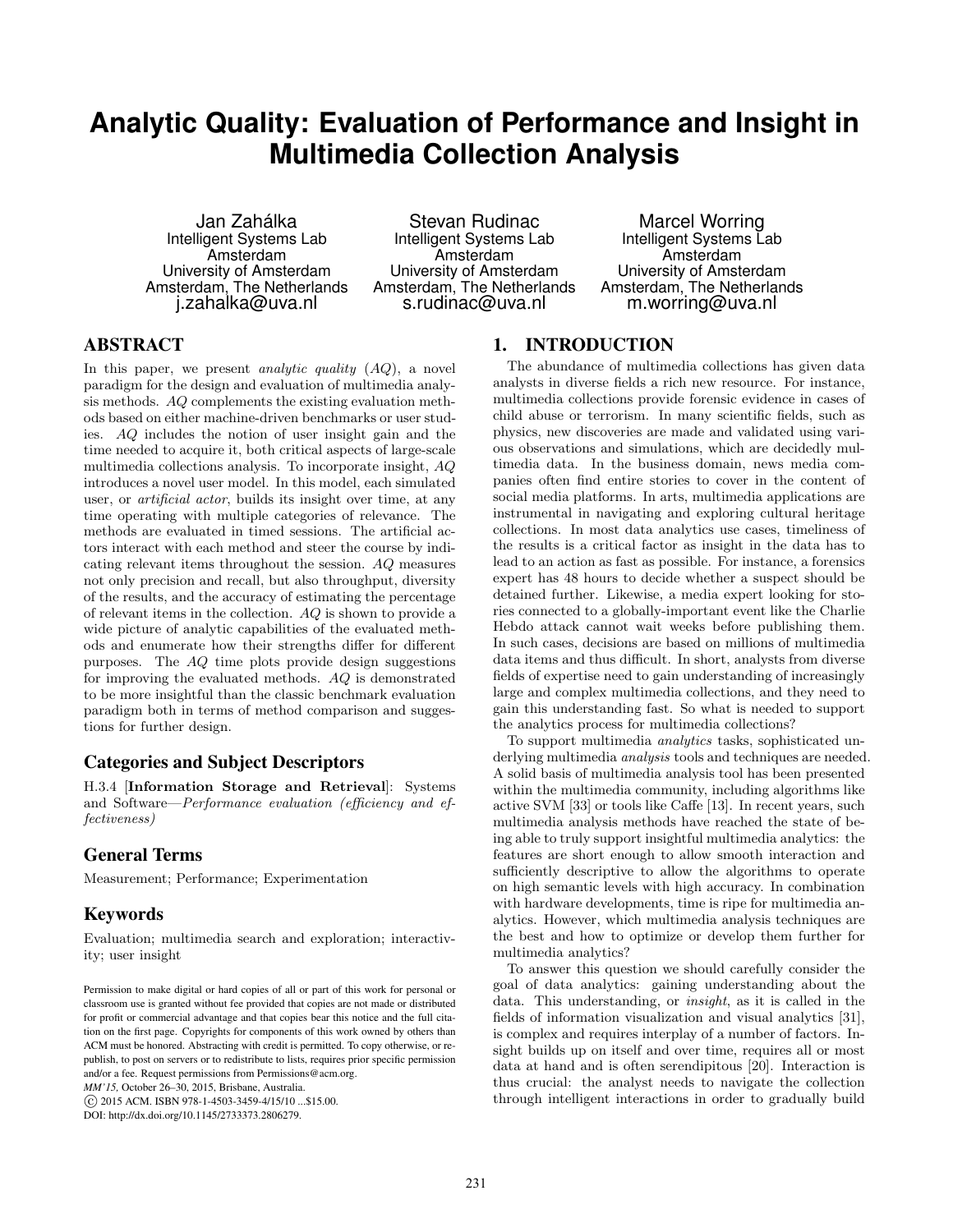

Figure 1: The novelty of analytic quality  $(AQ)$ , the framework proposed in this paper.

insight and not to get overwhelmed by the scale of the data. In the case of multimedia data, analytic tasks involve a combination of exploration and search, and in order to build insight, the analyst needs to be able to organically move back and forth between the two [38]. Hence, it is imperative that techniques behind multimedia analytics support both exploration and search, as well as take into account the various aspects of insight.

Evaluation is a necessary part of designing any goodquality system. The abovementioned works, while providing a theoretical basis for insight, do not provide any means of actually evaluating it. In the multimedia community, we are heavily relying on a number of benchmarks and datasets enabling evaluation of the individual methods. Examples include MediaEval [14], TRECVID [22], MSR-Bing IRC [7], or visual sentiment ontology [1]. These benchmarks are instrumental in establishing, comparing, and improving the quality of the analysis. Most benchmarks focus on the relevance of the results. Indeed, higher relevance improves analytics in general. However, the underlying user model is only implicit and very simple: the notion of relevance is fixed, users process the top ranked results only, and the time for the analysis is unlimited. Do the benchmarks paint the complete picture with respect to the analytic process in which experts are interacting with the data to gain insight?

One way to look at the support of the process of gaining insight is the large body of multimedia research on humancentered interaction and computing [11]. The bulk of the evaluation in this human-centered field is done through user studies, where groups of real users large enough to yield statistically significant results typically assess two well-defined conditions through detailed interviews or questionnaires. This methodology allows for gauging user experience and effectiveness of the evaluated method with regard to the user tasks. From the perspective of multimedia analytics systems design, however, the space of options and possible design paths for future systems is vast and not all these paths can be explored by full user studies. Human-computer interaction studies are appropriate when close to a final design, but different mechanisms are needed in earlier stages.

In order to be truly able to design and assess the analytic potential of multimedia analysis techniques, a new evaluation paradigm is needed. It should not only evaluate the relevance of the returned results, but also the insight gain and the time needed to acquire it. In this paper, we therefore propose *analytic quality*  $(AQ)$ , a time-based evaluation framework which evaluates the system performance and at the same time estimates the user insight. AQ uses a novel artificial user model, which simulates the behaviour of an analyst striving to gain data understanding. As illustrated in Figure 1, AQ brings the worlds of relevance-based benchmarks and user studies closer together. Hence, AQ is a significant first step towards evaluation covering both performance and insight aspects of multimedia analytics.

The rest of the paper is organized as follows. Section 2 summarizes the related work. In Section 3, the AQ framework is developed along with all its constituent components. Section 4 showcases AQ evaluation. Section 5 concludes the paper.

# 2. RELATED WORK

This section summarizes the related work on evaluation in the multimedia community and the related fields such as computer vision or information retrieval. Namely, we investigate the relevance-based benchmarks, evaluation of interactivity, and existing work on evaluation paradigms going beyond relevance alone.

The dominant paradigm are relevance-based benchmarks. Evaluation sessions are usually not timed and fully automatic with no user involvement. The dominant evaluation metrics are the classic and well-known accuracy, precision, recall, and average precision. These gained traction in the information retrieval benchmarks such as TREC [3] and are now also widely used in computer vision benchmarks, for example ILSRVC [26], Pascal VOC [5], or TRECVID [22]. Some MediaEval tracks also involve these metrics [4]. For a good reason: the main reason for employing a multimedia analysis algorithm is to get results relevant to our intent.

Gaining insight rarely boils down to just going over a list of retrieved results. A visual analytics study by North et al. shows that insight-based evaluation provides richer feedback, and thus much more valuable lessons to the method designers, than the feedback obtained from benchmark-based evaluation [21]. The human cognitive model of visual analytics by Green et al. sheds light on user insight by establishing that a human analyst keeps a categorical model with up to  $7 \pm 2$  categories when reasoning about new data [6]. The carrier of analyst's multidimensional intent is interaction, extensively investigated by Pike et al. [24]. Interactivity is actively researched also by the multimedia community. The key techniques are summarized in a survey by Thomée and Lew [32]. Considering evaluation, interactivity is explicitly considered for example by the Video Browser Showdown, a competition between user-centered video search engines [28]. Extending the visual analytics and interaction theory, Zahálka and Worring model multimedia analytics insight as a set of categories of relevance defined by the analyst herself [38]. However, [38] presents only a theoretical model and does not provide any means of actually evaluating system performance and multimedia analytic quality. All in all, while relevance rightfully takes a spotlight with regard to insight, there are more aspects that contribute to the user's understanding of the data.

The multimedia-related fields are well-aware of the imperfections of relevance alone. Indeed, the gap between relevance metrics and user preferences was confirmed by Sanderson et al. [27]. Numerous metrics expand the classic binary relevance paradigm, mostly originating in the field of information retrieval. The notion of graded relevance is embodied in discounted cumulative gain (DCG) by Järvelin and Kekäläinen  $[12]$ . The expected reciprocal rank  $(ERR)$  of Chapelle et al. extends graded relevance to include a sim-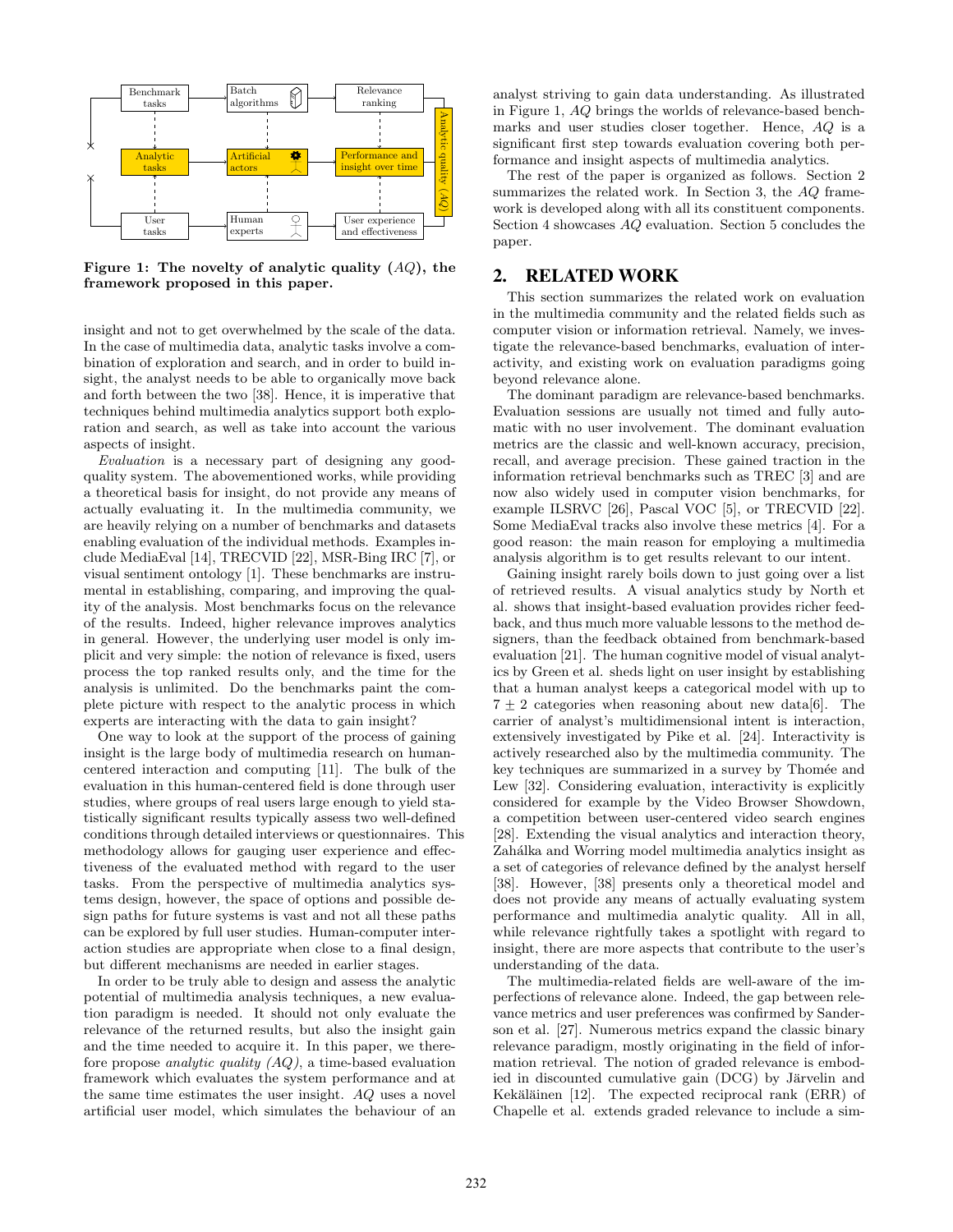

Figure 2: The exploration-search axis with example multimedia analytics (sub)tasks [38].

ple user model, measuring retrieval quality as the inverse expected effort by the user to satisfy her information need [2]. Smucker and Clarke introduce the crucially important notion of time to IR effectiveness measures, making the notion of information gain dependent on time the user needs to reach the item, rather than its position in the list alone [29]. By modelling the correlation between the position of the item in the list and the time the user needs to reach it, this work is one of the first ones to consider time explicitly. These metrics are already being used in text-based benchmarks, including a number of TREC tracks, for example the federated Web search track [3]. Research on evaluation reaching beyond simple benchmark relevance is thus gaining momentum in recent years.

Multimedia analytics tasks consist not only of search, but also of exploration. Hence, to truly evaluate the analytic capabilities of multimedia analysis methods, the exploration component has to be taken into account. In the multimedia domain, exploration is strongly tied to summarization: the analyst gains understanding about the structure of the collection by seeing relevant, representative, and diverse results. The metrics evaluating the quality of summarization again originate in the field of information retrieval, the most prominent examples including BLEU by Papineni et al. [23], ROUGE by Lin [18], Meteor by Lavie and Agarwal [15], and pyramid score by Nenkova et al. [19]. CIDEr by Vedantam et al. automatically measures image description consensus [35]. Some of those metrics have been adapted by the multimedia community. VERT by Li and Merialdo is an extension of BLEU and ROUGE [17], while Rudinac et al. have extended the pyramid score to visual summaries [25]. The increasing importance of diversity is reflected in a number of benchmarks, such as ImageCLEF 2009 [16] or MediaEval Diverse Social Images [9]. The latter resulted in Div400, a diversity benchmark dataset [10].

Overall, the research on evaluation metrics for multimedia is active. There are metrics covering aspects of either search or exploration. Yet multimedia analytics is an intricate interplay of both. The main drawback we perceive in most current paradigms is the absence of interaction. Currently, each evaluated method analyzes the entire collection using a relevance indication (e.g., a query or class annotation) and returns a list of results, the entirety of which is used to compute the respective relevance metric. In addition, the notion of relevance is static from the beginning to the end. Time is rarely considered, and few approaches take into account the time the analyst needs to invest to reach a particular result. These shortcomings, combined with the fact that gaining analytical insight is an open-ended task involving both exploration and search in all its phases, is the motivation for our evaluation method developed further in the paper.

#### 3. METHOD

This section presents the AQ evaluation framework. Section 3.1 discusses the analytic task model and its implications for AQ. Section 3.2 describes the artificial actors, i.e., the user model used by  $AQ$ . Section 3.3 outlines the details of the AQ evaluation process. Section 3.4 presents the evaluation measures used by AQ. Finally, Section 3.5 provides guidelines for interpreting the results of AQ evaluation.

# 3.1 Evaluating analytic tasks

Our evaluation method, AQ, is built on the notion of the exploration-search axis [38], illustrated in Figure 2. A user analyzing a collection builds insight over time, i.e., her needs, intent, and the notion of relevance are changing over the course of the analysis. Moreover, the user will be tilting back and forth between exploration and search as the insight builds up. To complete her analytic task, the user will be interacting with the collection, undertaking (sub)tasks based on the current notion of relevance. Examples of these (sub)tasks are depicted on the exploration-search axis in Figure 2. Analytic categorization, i.e., the task of assigning individual items into categories defined by the analyst, is the umbrella task for the exploration-search axis task model [38]. These categories can be completely different than any categories associated with the dataset itself, such as class labels or annotations. An example of such a category could be for example "suspicious activity" in forensic research. This category can encode multiple aspects in multiple modalities: e.g., presence of firearms in the image, text description inciting terrorism, or geo location corresponding to terrorist training camps. In order to support the evaluation of analytic tasks, the artifical actors in the AQ user model need to be able to create analytic categories of relevance, further denoted simply "categories."

To define categories, an artificial actor needs to "make sense" of the content of the individual items in the analyzed collection. For the individual artificial actors to be able to do that, the items need to be annotated with content annotations, e.g., "this image contains a person, a car, and a house", or "the topics in the text are politics and USA." However, in the analytic context, we cannot expect the collection to be annotated. Hence, we need to collect these annotations ourselves.

To this end, we employ a so called arbiter, i.e., a black box producing content annotations for each item in the analyzed collection. An arbiter needs to be:

- Consistent. Inputting the same item twice yields identical annotations.
- ' Semantic. A human can interpret the annotations and judge their presence in the item.
- Autonomous. The arbiter is self-contained, providing the annotations without any involvement of the evaluated methods.
- *Mostly accurate*. The error rate of the arbiter annotation assignment is as low as possible.

The *consistency* condition prevents randomness and ensures repeatability of the results. The semantic condition is necessary for AQ to simulate actual human behaviour. It would be technically possible for artificial actors to operate on low-level machine features, but given that humans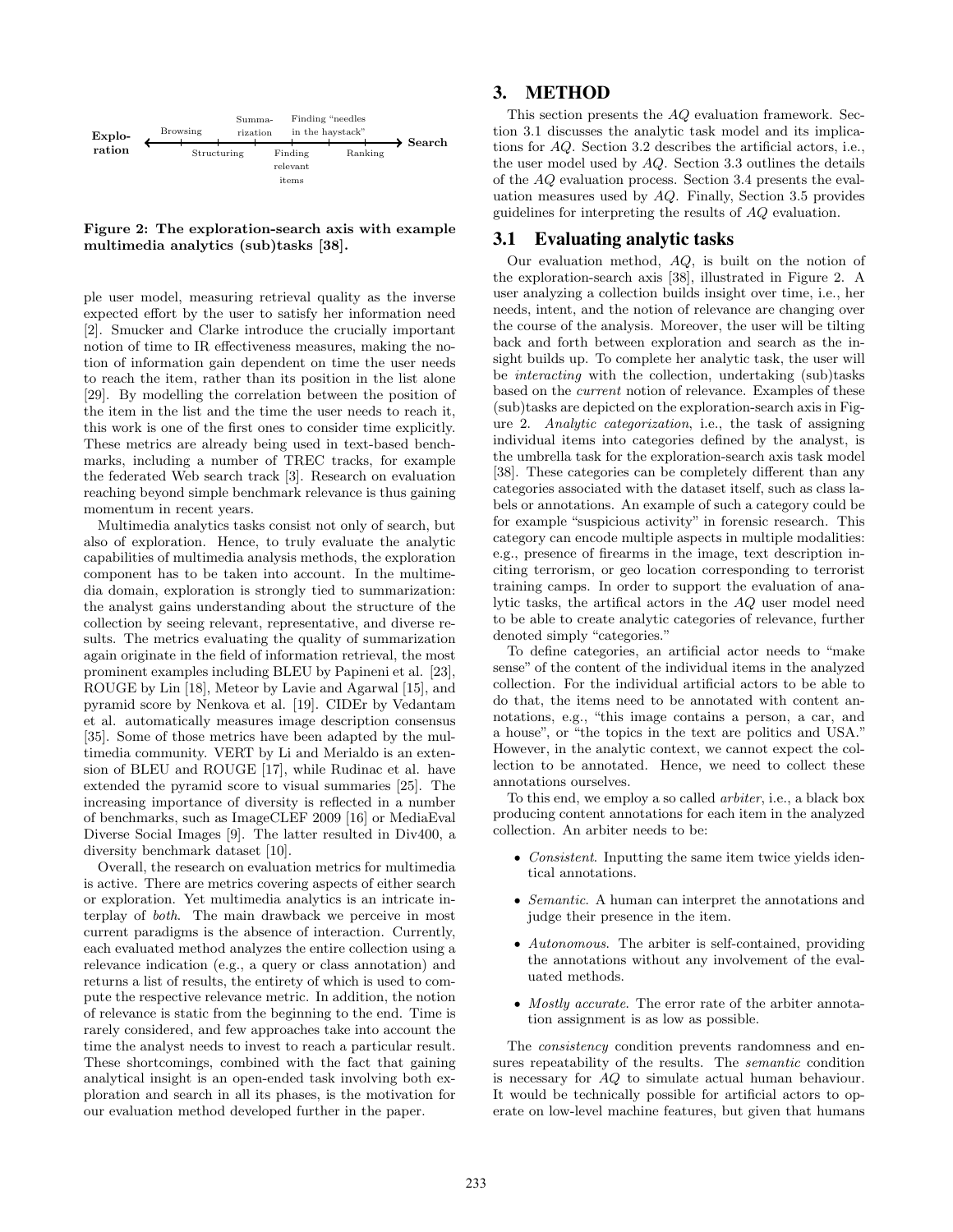rarely think in terms of these features, such approach would hardly measure analytic quality. The autonomous condition ensures fairness: an artificial actor explicitly using the same data model as one of the evaluated methods would have an innate edge over the other evaluated methods. The requirement for autonomy does not ensure full independence of the annotations. For example, it may occur that a visual arbiter's concept dictionary overlaps with that of one (or more) evaluated methods. Given that the arbiter is autonomous, the underlying features might be correlated, but are not identical. Bearing in mind that this correlation is hard to measure, we conjecture that having non-identical data representations is enough to treat the method's data model as autonomous from the arbiter data model for the purposes of evaluation. The fourth condition requires that the arbiter annotations have to be accurate enough. This condition is also hard to assert. However, we conjecture that the level of the state of the art in visual and text analysis algorithms is high enough to provide meaningful annotations. This has been shown by a number of applications, for example in interactive venue recommendation [37].

The arbiter annotation process itself has two steps. The first one is selecting the arbiter. There is an abundance of excellent tools allowing fast and meaningful content annotation. In the visual domain, Caffe by Jia et al. can be used to obtain concepts from a convolutional deep network trained on another dataset [13]. In the text domain, a solid option for content annotation is extracting the LDA topics using the Gensim framework [36]. The second step involves crisp assignment of content annotations to individual items. If the arbiter produces scores for each annotation, these need to be thresholded to determine annotations present on each item. An example of such crisp assignment is assigning those concept annotations reaching at least 80% of the maximum confidence score for each item. Once each item is associated with arbiter annotations, the candidate analytic categories for the actors can be generated.

The candidate categories  $(C_c)$  are created from the arbiter annotations as follows. Let  $\mathcal{A}_i = \{a_1, a_2, \cdots, a_{|\mathcal{A}_i|}\}\$  be the set of visual, text, and metadata annotations associated with item  $i$  in the analyzed multimedia collection  $I$ . Each category  $C \in C_c$  is composed of the arbiter annotations associated with the category  $(\mathcal{A}_{C})$  and the set of all items belonging to the category (denoted  $I_C$ ):

$$
C = \{A_C, I_C\} \tag{1}
$$

The categories of each item  $i \in I$  correspond to all subsets of  $A_i$  except the empty set. Indeed, if we take for instance an item *i* with  $A_i = \{\text{blood}, \text{firearms}\},$  we want to associate it not only with the category {blood, firearms}, but also the category {blood} and the category {firearms}. Let  $\mathcal{P}(\mathcal{A}_i)$ denote the power set of  $A_i$  and  $A_I = \bigcup_{i \in I} \mathcal{P}(A_i)$ .  $C_c$  is then:

$$
C_c = \bigcup_{\mathcal{A}_C \in \mathcal{A}_I \setminus \varnothing} \{ \mathcal{A}_C, \{i \mid i \in I \land \mathcal{A}_C \subseteq \mathcal{A}_i \} \} \tag{2}
$$

If necessary,  $C_c$  can be further pruned to contain only those categories  $C \in C_c$  for which  $|I_C|$  is above a certain threshold. All actors will draw their categories from  $C_c$ . In the further text, random draw from  $C_c$  is a shorthand for uniformly drawing an item from the set and removing it. The removal is done to foster the diversity of the individual artificial actors. The resulting set of candidate categories  $C_c$ is the source of analytic categories for the artificial actors described in the next section.

#### 3.2 Artificial actors

The AQ user model operates with *artificial actors*, i.e., computer agents interacting with the evaluated method and simulating user behaviour. The artificial actors are built on three cornerstones: analytic categories, changing notion of relevance, and limited time. The analytic categories are obtained from the candidate categories set  $(C_c)$  defined in Section 3.1. The actors change their categories of relevance over time, modelling the dynamic nature of insight. The limited time adresses the real-life need for timely analysis. The conjunction of these factors addresses the aspects of insight by North [20]. Providing arbiter annotations of multiple modalities and defining analytic categories as compounds of these annotations simulates complexity, since the actors are using all of the data channels or at least most of them. The artificial actor model allows for both incremental evolution of the categories (depth) and abrupt category changes (serendipity). Relevance is embodied in the very mode of interaction, where each actor guides the evaluation session based on what items are relevant to the current category definitions. In this section, we describe the four-step probabilistic process of generating the artificial actors.

Step 1: Initial actor categories. In the first step, the set of categories of relevance  $(C^a)$  is established for each actor  $a \in A$ . As mentioned in Section 2, a study by Green et al. indicates that a human analyst can operate with up to  $7\pm$ 2 categories of relevance [6]. Each artificial actor's number of initial categories is thus an integer uniformly drawn from the  $\lceil 1, 9 \rceil$  interval. Each of the initial categories is in turn uniformly drawn from  $C_c$ .

Step 2: Number of insight changes. Once the initial  $C<sup>a</sup>$  is established, we need to determine the number of insight changes, or breakpoints, the actor will make throughout the session (denoted as  $n_B$ ). The maximum number of these breakpoints  $(n_B^{\max})$  is a parameter to be chosen based on the domain of expertise: for example, a casual user browsing celebrity photos will typically have a shorter attention span and focus than a medical scientist analyzing a medical dataset, resulting in a higher  $n_B^{\text{max}}$ . In our method, we account for different kinds of users within the same domain of expertise. To this end, we propose a simple user behaviour model. A portion of the actors is single-minded, with a clear purpose from start to end, i.e.,  $n_B^{\text{max}} = n_B = 0$ . The rest is *volatile* and have their  $n_B$  determined in a probabilistic manner. We treat a breakpoint as a rarely occurring event, and hence draw  $n_B$  from an exponential distribution with  $\lambda = \frac{\ln 10}{n_B^{\text{max}}}$ . This distribution ensures that increasingly large values of  $n_B$  are drawn with decreasing probability (a number of volatile actors will actually be single-minded with  $n_B = 0$ ). The value of  $\lambda$  ensures that 90% of the actors will have their  $n_B < n_B^{\text{max}}$ . The remaining 10% accounts for the unpredictability of user behaviour; we cannot assume a crisp upper bound for  $n_B$  in any domain.

Step 3: Insight change times. For each breakpoint  $b \in$  $\{b_1, \ldots, b_{n_B}\}\text{, we need to determine the time when it occurs.}$  $(t<sub>b</sub>)$ . The value of  $t<sub>b</sub>$  is again probabilistic: since insight is serendipitous, occuring unexpectedly [20], it is not fully predictable. However, insight is also deep and it takes time to build it [20]. Thus, given  $n_B$ , we can expect the session to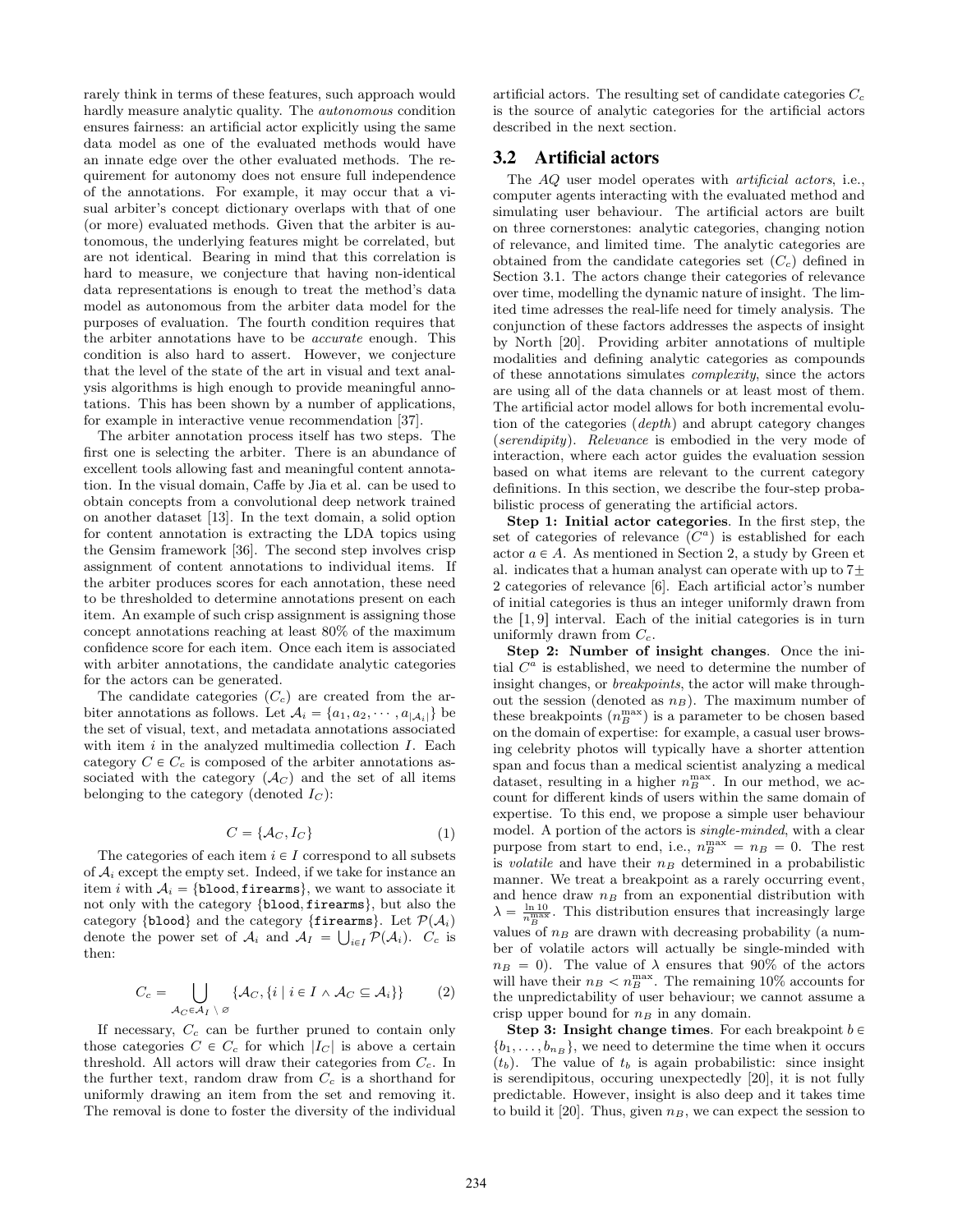be divided in  $n_B + 1$  segments of roughly equal length. Let  $t_{seg}^{eq} = \frac{t_s}{n_B+1}$  denote the length of each segment assuming the breakpoints are equidistant. For the  $i$ -th breakpoint  $b_i$ , we draw  $t_b$  from a normal distribution  $\mathcal{N}_i(\mu_i, \sigma)$ , setting  $\mu_i = i \cdot t_{seg}^{\text{eq}}$  and  $\sigma = \frac{1}{6} t_{seg}^{\text{eq}}$ . The value of  $\mu_i$  expresses the centering of individual breakpoints on equidistant time ticks. The value of  $\sigma$  is motivated by the desire to leave sufficient time between breakpoints to build up insight (the "deep" characteristic). To assert sufficient segment length, we want the majority of the  $t_b$  draws to fall within  $\frac{1}{2} t_{seg}^{eq}$  seconds of the mean. Using the three sigma rule, setting  $3\sigma = \frac{1}{2} t_{seg}^{eq}$ ensures that 99.7% of the drawn values fall within the desired time interval.

Step 4: Insight change actions. The last aspect of the actor's insight scenario to be determined is the type of the insight change and the associated action. These actions have to account for both depth and serendipity of building insight: the changes can range from incremental to abrupt [20]. Thus, in our actor model, we account for 6 distinct insight change events with equal probabilities for each breakpoint:

Action 1: Add category. If  $|C^a| < 9$ , a category is randomly drawn from  $C_c$  and added to the  $C^a$ . Otherwise, "replace category" is performed.

Action 2: Remove category. If  $|C^a| > 1$ , a category is uniformly drawn from  $C^a$  and removed from the set. Otherwise, "replace category" is performed, with the removal step being enforced.

Action 3: Replace category. Performs "remove category" followed by "add category."

Action 4: Expand category. Replaces category  $C \in C^a$ with a category whose associated annotations are a superset of those associated with C. For example, the  $\{dog\}$  category will get replaced by the  $\{dog, house\}$  category.  $C^{sup}$  is established as the set of "annotation superset" categories:

$$
C^{\text{sup}} = \{ C_k \in C_c \mid \exists C \in C^a : \mathcal{A}_C \subset \mathcal{A}_{C_k} \} \tag{3}
$$

Then, a category is uniformly drawn from  $C^{\text{sup}}$ , replacing that category in  $C^a$  whose annotation superset it corresponds to. If there are multiple such categories in  $C^a$ , one is selected randomly with uniform probability. If  $C^{\text{sup}} = \varnothing$ , "add category" is performed instead.

Action 5: Reduce category — Replaces category  $C \in C^a$ with a category whose associated annotations are a *subset* of those associated with C. For example, the  ${forest, river}$ category will get replaced by the {forest} category. The reduction process is an analogy to the expand process:  $C^{\text{sub}}$ is established as the set of "annotation subset" categories:

$$
C^{\text{sub}} = \{ C_k \in C_c \mid \exists C \in C^a : \mathcal{A}_C \supset \mathcal{A}_{C_k} \} \tag{4}
$$

Then, a category is uniformly drawn from  $C^{\text{sub}}$  to replace a category whose annotation subset it corresponds to. If there are multiple candidates for replacement, the reduced category is again uniformly drawn. If  $C^{\text{sub}} = \emptyset$ , remove category is performed instead.

Action 6: Change category — Replaces category  $C \in C^a$ with a category  $C_i \in C_c$  whose associated annotations are of the same size and contain at least one annotation associated with category  $C$ . For example, the {parrot, rainforest} category will get replaced by the {parrot, savanna} category.  $C<sup>ch</sup>$ , the set of candidate replacements, is formally



Figure 3: The AQ evaluation method pipeline.

defined as:

$$
C^{\text{ch}} = \left\{ C_k \in C_c \mid \exists C \in C^a : \begin{array}{c} |A_C| = |A_{C_k}| \\ A_C \cap A_{C_k} \neq \varnothing \end{array} \right\} \tag{5}
$$

Once  $C^{ch}$  is established, an existing category  $C \in C^{a}$  is replaced. If  $C^{ch} = \emptyset$ , replace category is performed instead.

The artificial actors capture all key aspects of the multimedia analytics process. They operate with multiple categories of relevance, which are not defined by the evaluated method, but externally, using arbiter annotations. This simulates the real user's ability to define the categories herself. Moreover, the artificial actors address all enumerable characteristics of insight as defined by North [20]. The artificial actor model thus provides a user model conforming to multimedia analytics task and interaction theory.

# 3.3 Evaluation pipeline

The pipeline of AQ is depicted in Figure 3. In the preparation phase, we need to generate candidate categories of relevance (cf. Section 3.1) and construct the artificial actors (cf. Section 3.2). Each method is evaluated using the same session time  $(t<sub>s</sub>)$  and the same set of actors  $(A,$  the number of actors to be generated is denoted  $n_A$ ). The value of  $t<sub>s</sub>$  depends on the domain and/or purpose of the evaluated method. For instance, the sessions in a system for casual exploration of social network content will typically be shorter than forensic investigations, warranting a smaller  $t_s$ . Considering  $n_A$ , we posit the default  $n_A = 100$ . This value is a trade-off between having enough actors to capture nuances in the insight gaining process and offset the stochastic generation process on the one hand, and not having too many so that the evaluation time stays reasonable. The third AQ parameter to be considered is the time it takes an actor to process one item  $(t_1^a)$ . This simulates the time cost of processing individual items by a human analyst, which is certainly higher than if the machine would be allowed to iterate over results uninhibited. Indeed, even in rapid serial visual presentation (RSVP), users have been shown to only be able to perform basic processing (e.g., "is this an orange?") on 5–15 images per second, as shown by Van der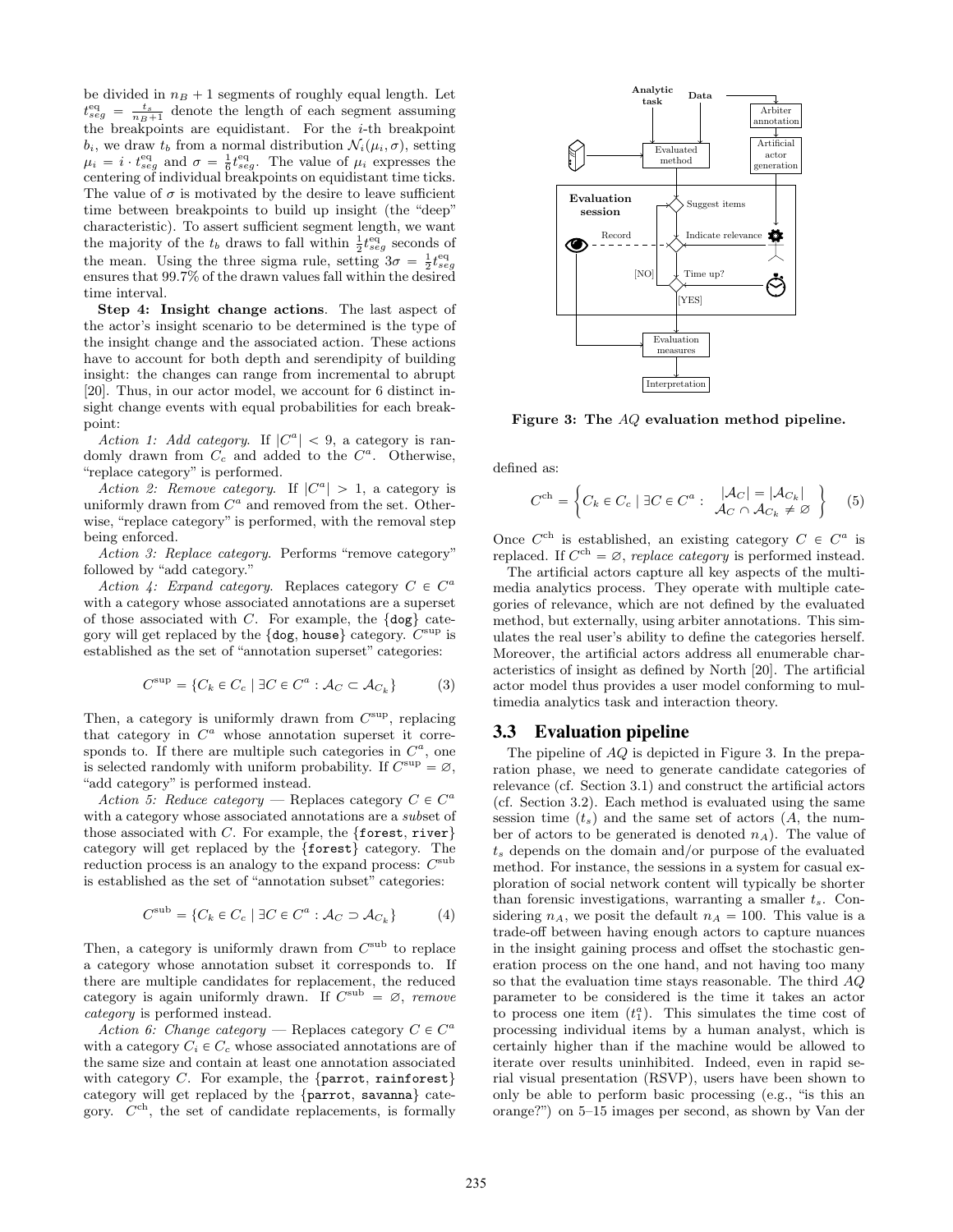Corput and Van Wijk [34]. To the best of our knowledge, there is no decisive study on the "correct" value of  $t_1^a$ . For  $AQ$ , however, the main implication is that  $t_1^a$  remains the same across all methods. For simplicity, we posit the default  $t_1^a = 1$  s. If necessary for the domain of expertise,  $n_A$  and  $t_1^a$ can be both treated as a free parameter. Once the actors are generated and the session time is established, the evaluation itself can start.

Each evaluation session is first divided into segments, i.e., time periods between the insight changes by the actors when the actor's categories of relevance are constant. A subsession is ran for each segment, and each involves two parallel execution threads:

- ' Actor thread executes the artificial actor's interaction with the evaluated method.
- ' Observer thread records the progression of the actor.

Each session starts with the first query by the artificial actor and runs uninterrupted until  $t_s$  is reached. The time the evaluated method takes to produce the results is thus included in the session time.

The actor thread starts with the evaluated method suggesting items to the actor. Then, the actor indicates which items are relevant according to the current categories of relevance. An item is marked as relevant if it belongs to at least one category of relevance, and as not relevant otherwise. After processing each item, the actor sleeps for  $t_1^a$  seconds before proceeding further to simulate the time needed by a real user to process the item. Once the actor has given a complete relevance indication over all items suggested by a method, a time check is performed. If the elapsed time is greater or equal to  $t_s$ , the actor thread stops and records the set of all items  $(I(t))$  and the set of all relevant items  $(I_r(t))$ seen by the actor in the segment. Otherwise, the thread goes back to the first step, asking for new suggestions from the evaluated method.

The observer thread records the progression of the actor thread at certain equidistant time points further called ticks. The length of each tick,  $t_T$ , depends on  $t_s$ , and as such is also dependent on the domain and/or purpose of the evaluated method. At each tick  $t$ , the observer thread snapshots two sets: the set of all items seen by the user  $(I(t))$ , and the set of all relevant items seen by the user  $(\tilde{I}_r(t))$ . Note that the ticks start counting at the start of the session, rather than the start of each segment. The recorded values per ticks and segments are used to compute the results of AQ.

Once all sessions are complete, the AQ measures are computed. The measures, described in Section 3.4, take into account relevance, as well as other characteristics of multimedia analytic quality, namely the speed of the method, the diversity of the suggested items, and how well is the analyst able to estimate the percentage of relevant items in the collection. Finally, in Section 3.5, we explain how to interpret the results.

#### 3.4 Evaluation measures

In this section, we describe the evaluation measures collected by AQ. Since AQ is a time-based evaluation method, each of the measures is a function of time. This allows for unbiased test of the analytic capabilities of the evaluated methods: measuring performance by recall steps does not reflect the computational efficiency of the evaluated method.

AQ provides a clear overview of the methods' performance with respect to both relevance and efficiency.

The natural starting point is judging the relevance of the items suggested to the user by the evaluated method. For this, we use the classic metrics which have been the cornerstone of multimedia analysis evaluation for years: recall and precision. Let  $I_r$  be the set of relevant items in the collection and  $\hat{I}_r(t)$  the set of relevant items seen by the actor up until time t. I denotes the entire collection, and  $\hat{I}(t)$  corresponds to the set of items seen by the actor up until time  $t$ . RECALL  $(R(t))$  is defined as:

$$
R(t) = \frac{|\hat{I}_r(t)|}{|I_r|} \tag{6}
$$

PRECISION  $(P(t))$  is:

$$
P(t) = \frac{|\hat{I}_r(t)|}{|\hat{I}(t)|} \tag{7}
$$

These two metrics have time and again proved their mettle with respect to judging the relevance of the results. Another analytic consideration is the diversity of the results, as already considered by the diversity benchmarks and datasets mentioned in Section 2. An exploring analyst will want to see as many different kinds of items as possible. In general, it is difficult to evaluate diversity. Fortunately, for  $AQ$ , we can utilize the arbiter annotations. Let  $A$  denote the set of all arbiter annotations, and  $\mathcal{A}(t)$  the set of annotations encountered in the seen items up until time  $t$ . The measure of DIVERSITY  $(D(t))$  of results shown to the actor is then defined as:

$$
D(t) = \frac{|\hat{\mathcal{A}}(t)|}{|\mathcal{A}|} \tag{8}
$$

A notion which is rarely taken into account by benchmarks is the evaluated method's speed with respect to producing the results, despite efficiency and responsiveness being a crucial requirement for many multimedia analytics systems. Since the evaluation sessions in AQ run uninterrupted, the time the evaluated method takes to produce results occupies an important portion of  $t_s$  and as such should be evaluated.<br>Let  $|\hat{I}(t)|^{\max} = \lfloor \frac{t}{t_1^a} \rfloor$  denote the maximum number of items that the actor could have processed by time  $t$ , given the time to process 1 item  $(t_1^a)$ . The THROUGHPUT  $(T(t))$  measure is then the ratio of the true number of items seen by the actor to the theoretical maximum:

$$
T(t) = \frac{|\hat{I}(t)|}{|\hat{I}(t)|^{\max}} \tag{9}
$$

The last important concern that we consider in this work is the ability to estimate the ratio of relevant items per category to the size of the entire collection. This ratio has been shown to greatly affect the perception of precision-recall results  $[8]$ , so it is imperative that  $AQ$  reports it. Giving the user a correct impression about the ratio is also important for analytic purposes. For example, consider a medical scientist wanting to establish the percentage of patients with cancer. An analytic tool that she uses to explore the collection of body scans should be able to give her a correct estimate throughout the exploration. Let  $RS_C = \frac{|I_C|}{|I|}$  denote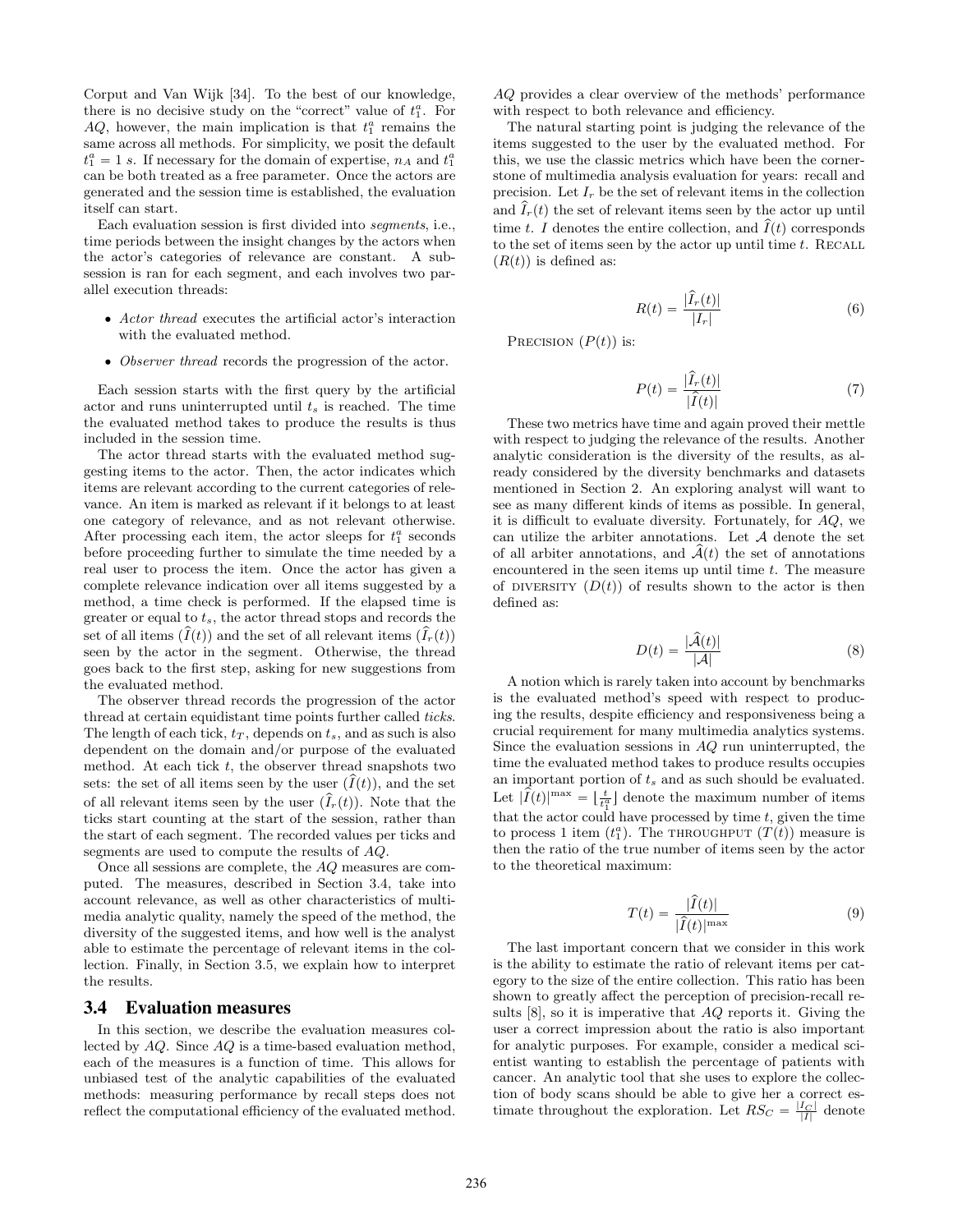the size of the set of the items in category  $C \in C^a$  relative to the entire collection I and  $\widehat{RS}_C(t) = \frac{|\widehat{I}_C(t)|}{|\widehat{I}(t)|}$  denote the relative size estimate based on what the actor has seen up until time t. Using these values, we can enumerate how much the relative size estimate over- and underestimates the true value by computing  $\frac{\overline{RS}_C(t)}{\overline{RS}_C(t)}$  and  $\frac{\overline{RS}_C}{\overline{RS}_C(t)}$ , respectively. For the purposes of our measure, we treat over- and underestimation equally. The RELEVANCE PERCENTAGE ESTIMATE  $(RPE(t))$ measure for actor a is then the minimum of these two values, averaged over all relevance categories of the actor:

$$
RPE(t) = \frac{1}{|C^a|} \sum_{C \in C^a} \min\left(\frac{\widehat{R}\widehat{P}_C(t)}{R P_C}, \frac{R P_C}{\widehat{R}\widehat{P}_C(t)}\right) \qquad (10)
$$

For each of those measures, a value per each actor needs to be determined. Let  $\bar{X}^a$  denote the final value of measure  $X$  for actor  $a$ .  $T$  and  $D$  are computed for the entire session at once by design, and hence  $\overline{T}^a = T(t_s)$  and  $\overline{D}^a = D(t_s)$ . For  $R$ ,  $P$ , and  $RPE$ , the value for actor  $a$  is the average over all segments seg in the actor's set of segments (denoted  $S_a$ ):

$$
\bar{X}^a = \frac{1}{|S_a|} \sum_{seg \in S_a} X(t_{seg}), \quad X \in \{R, P, RPE\}
$$
 (11)

Let  $\bar{X}$  denote the final value of measure X. The final value for each measure  $X \in \{R, P, D, T, RPE\}$  is then the average of values per actor:

$$
\bar{X} = \frac{1}{n_A} \sum_{a \in A} \bar{X}^a, \quad X \in \{R, P, D, T, RPE\}
$$
 (12)

The analytic quality measure  $(aq_m)$  of the evaluated method  $m$  is then the vector of the individual final values:

$$
\mathbf{aq}_m = (\bar{R}, \bar{P}, \bar{D}, \bar{T}, \overline{RPE}) \tag{13}
$$

#### 3.5 Interpretation

Rather than being a single metric, AQ is a collection of metrics. Each of them captures a different aspect of the analytics process and can be easily interpreted. Apart from the classic presentation of the results in a table, an especially strong tool for interpreting results is the time plot, plotting time on the  $x$  axis and the individual measures on the  $y$  axis. For the time plots, individual values are computed per observer time tick, showing the development of the measures with respect to time with fine detail. The time frame provides a fair analytic comparison of individual methods by showing the naked truth about what the analyst sees and can work with at time t. The traditional recall-step-based plots, on the other hand, can easily disguise shortcomings with respect to key analytic aspects. For example throughput: as long as the method provides more relevant results, it is always shown to be the best, even if it is unusably slow. This can result in a warped view of the performance of the individual methods.

Comparing two sets of measures to assess ranking of multiple evaluated methods might be difficult. To tackle this problem, we propose  $AQ^{\text{sym}}$ , which learns the key aspects of the interplay between individual  $AQ$  measures. Let  $\mathbf{aq}_m^a$ denote the vector of AQ measures corresponding to method m and actor a:

$$
\mathbf{aq}_m^a = (\bar{R}^a, \bar{P}^a, \bar{D}^a, \bar{T}^a, \overline{RPE}^a)
$$
 (14)

Computing  $AQ_m^{\text{sym}}$  for method m then involves the following steps:

1. Collect  $AQ^a_{\text{rand}}$ , the set containing the  $AQ$  vectors for all actors  $a \in A$  obtained by a random baseline, which always suggest a uniform random sample from the collection (without repetition):

$$
AQ_{\text{rand}}^{a} = \bigcup_{a \in A} \mathbf{aq}_{\text{rand}}^{a}
$$
 (15)

2. Collect  $AQ_M^a$ , the set containing the  $AQ$  vectors for all actors  $a \in A$  for all evaluated methods  $m \in M$ :

 $\overline{\mathcal{A}}$ 

$$
IQ_M^a = \bigcup_{\substack{m \in M \\ a \in A}} \mathbf{aq}_m^a \tag{16}
$$

- 3. Train a linear SVM model using the vectors in  $AQ_M^a$ as positive training data and the vectors in  $AQ^a_{\text{rand}}$  as negative training data.
- 4. For each method  $m$ ,  $AQ_m^{\text{sym}}$  is equal to the SVM score assigned to  $aq_m$  by the model trained in the previous step.

The intuition behind  $AQ^{\text{sym}}$  is as follows. The linear SVM model fits a separating hyperplane into the space of AQ measures such that the margin between positives (the actual evaluated methods) and the random baseline is maximal. We want our evaluated methods to be as far from this separating hyperplane (and thus, from the random baseline), as possible. Hence, comparing two methods, the one with higher  $AQ^{\text{sym}}$  wins. The difference between the  $AQ^{\text{sym}}$  values of the random baseline and the evaluated methods also indicate the benefit of using the methods over a simple random baseline: the higher the difference, the better.  $AQ^{\rm{sym}}$ thus provides easy, powerful, and non-parametric aggregation of the AQ measures for easy comparison of methods.

Overall, using AQ measures has a number of distinct advantages. They provide rich information beyond simple relevance. Taken into account separately, they shed light on the evaluated methods' performance with respect to distinct key analytic aspects. Time plot analysis provides a fair comparison of methods, and it is easy to compare how the individual methods fare in different stages of the analytic session.  $AQ^{\text{sym}}$  provides a simple way to aggregate  $AQ$  measures for the purpose of ranking of individual methods. Moreover, individual AQ measures can be selected or discarded based on their importance to a specific purpose. This applies to all interpretation techniques presented in this section. Combining the time-based nature of the AQ measures with the insight-centered artificial actor model employed to obtain them yields a much broader and richer perspective of the evaluated methods' capabilities than the classic benchmark paradigm and shedding light on the potential insight gain by a real user.

#### 4. SHOWCASE

In this section, we demonstrate the capabilities of  $AQ$  on an example analytic task. Note that  $AQ$  itself is independent of this showcase example, both in terms of task definition and the evaluated methods. For the showcase task, an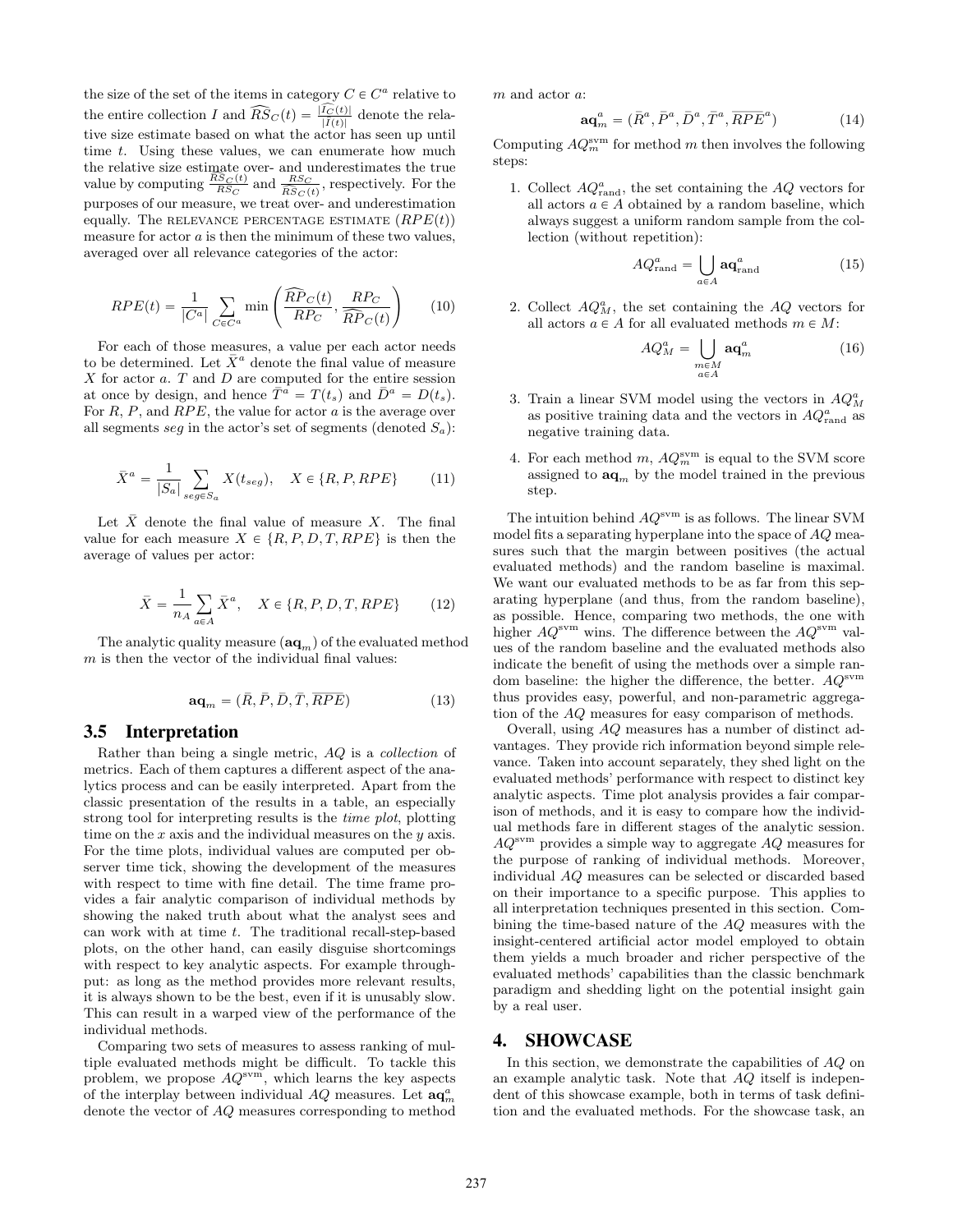Table 1: Showcase AQ results.

| Method |       |       |       |       | <i>RPE</i> |
|--------|-------|-------|-------|-------|------------|
| random | 0.037 | 0.014 | 0.999 | 0.443 | 0.405      |
| vis    | 0.263 | 0.134 | 0.532 | 0.218 | 0.105      |
| txt    | 0.186 | 0.070 | 0.977 | 0.397 | 0.271      |
| mm     | 0.203 | 0.138 | 0.465 | 0.239 | 0.108      |

Table 2:  $AQ^{sym}$  results for *search* (precision and recall) and exploration (precision and diversity).

| $\operatorname{Method}$ | svm<br>, search | <b>SVM</b><br>exploration |
|-------------------------|-----------------|---------------------------|
| random                  | $-0.11$         | 0.12                      |
| vis                     | 1.73            | 0.85                      |
| txt                     | 1.02            | 0.45                      |
| mm                      | $1.39\,$        | 0.87                      |

urban planner employed by the municipality of Amsterdam has downloaded a dataset of 20,000 Flickr images with their associated text related to Amsterdam. Her task is to quickly assess neighbourhood decay: deserted and/or poorly maintained buildings, graffiti, waste, loiterers etc. She wants to discover which neighbourhoods are problematic and what the problems are. The analytic session starts with the analyst providing three relevant examples of a multimedia item capturing a problematic aspect, i.e., with a query by example. Then, the session proceeds with the analyst going over the multimedia items provided by the analytic system, exploring the collection and interacting with the system throughout the session, steering the flow of the task by her current notion of relevance.

In our showcase, we want to see whether it is more beneficial for the analyst to use a system guiding her using a simple interactive learning algorithm, or if she is better off just selecting items at random. As designers, we want to see the build-up of quick insight, setting  $t_s$  to 15 minutes. For the other two parameters, number of actors  $(n_A)$  and time to process 1 item  $(t_1^a)$ , we use the defaults, i.e.,  $n_A = 100$ ,  $t_1^a = 1$  s. To evaluate the methods, we employ AQ. We are interested in the overall picture  $AQ$  paints. Since neighbourhood decay is a wide semantic notion, we will be looking at the performance of the individual methods with respect to using a broad image concept/topic dictionary. More specifically, we want to assess individual methods' capabilities with respect to both exploration and search, as the analyst in our case will need both: exploring the city and seeing diverse neighbourhoods, but also being able to search for specific signs of neighbourhood decay matching her relevance criteria.

The data processing step involved collecting the arbiter annotations and the visual and text features to be used for the interactive learning method. Since we are interested in the methods' performance on varying images, we opt for arbiter models that have been shown to work well on natural images and general text corpora. As the arbiter visual annotations, we used the 1000 ImageNet visual concepts provided by the Inception convolutional deep net conceived by Szegedy et al. [30], the winning entry of ILSRVC 2014. As the arbiter text annotations, we employed latent Dirichlet allocation to extract 100 latent topics using the Gensim framework [36]. As the visual features for the interactive learning method, we use 15k concepts provided by a custom Inception network retrained to provide annotations for all ImageNet classes with more than 200 examples. The text features for the interactive learning method are 300 latent topics again extracted using Gensim [36].

The random baseline (further denoted as random) simply returns a uniform random sample of the collection. The interactive learning method we use is a simple linear SVM model trained on the visual modality only (further denoted as vis), a linear SVM trained on the text modality only (txt); or two linear SVM models, one per modality, whose results are fused using Borda count (mm). The interactive learning method is seeded by three relevant examples provided by the user before the start of the session. After each relevance indication by the user, the interactive learning algorithm updates the positives and negatives, retrains the model accordingly, and provides its item suggestions based on the retrained model. All methods return 5 results at a time for the user to process. Each item can be seen up to one time, i.e., the user sees no repeated suggestions.

The AQ results are summarized in Table 1. If we would look at the results through the optics of the classic relevancebased paradigm, the clear winner is vis, winning over all competitors significantly in recall while being a very close second to mm on precision. All intelligent learning approaches dominate the random baseline on precision and recall. However, a broader look at all the components of AQ reveals that there are analytic components like diversity and relevance percentage estimation where random ranks first. These seem to be correlated to throughput, emphasizing that important elements of analytic quality can be dependent on the performance of the algorithm. In addition, random, due to it's fairness in selecting suggestions, covers a wider range of different kinds of items in the collection. These aspects of multimedia analytics are neither shown nor enumerated by the classic evaluation approaches.

To judge the exploration and search capabilities of individual methods, we obtain the respective  $AQ^{\text{sym}}$  scores. We aggregate precision and recall for the search  $AQ^{\text{sym}}$ , following the classic relevance-based paradigm. For the exploration  $AQ^{\text{sym}}$ , we use precision and diversity. The  $AQ^{\text{sym}}$ scores are summarized in Table 2.  $AQ^{sym}$  confirms the intuition with respect to search, which is purely relevance-based: vis comes out strongly on top, mm second, txt third. The random baseline is scored far from the intelligent learning methods, confirming the big gap with respect to relevance. In the exploration case, mm pulls slightly ahead of vis, which exactly reflects the situation when looking at  $D$  and  $P$  individually in Table 1. The gap between random and the winner is much smaller than in the case of search. This reflects that the random baseline is actually very strong in one of the characteristics and it is not as easy to discriminate random from the intelligent learning methods as in the case of search.  $AQ^{\text{sym}}$  is thus shown to provide a meaningful, comprehensive purpose-based ranking of methods.

The time plot of individual AQ metrics (Figure 4) gives additional insights with respect to the development of the metrics over time. Let  $t = 150$  s be roughly the boundary of the early stage of exploration. Drawing this boundary, as shown in Figure 4, allows easy comparison of individual methods in the early vs. the late stage. In the precision plot, we notice that mm is strongly dominant in the early stage. After that point, the precision of mm and vis remains similar until the end of the session. This can be interpreted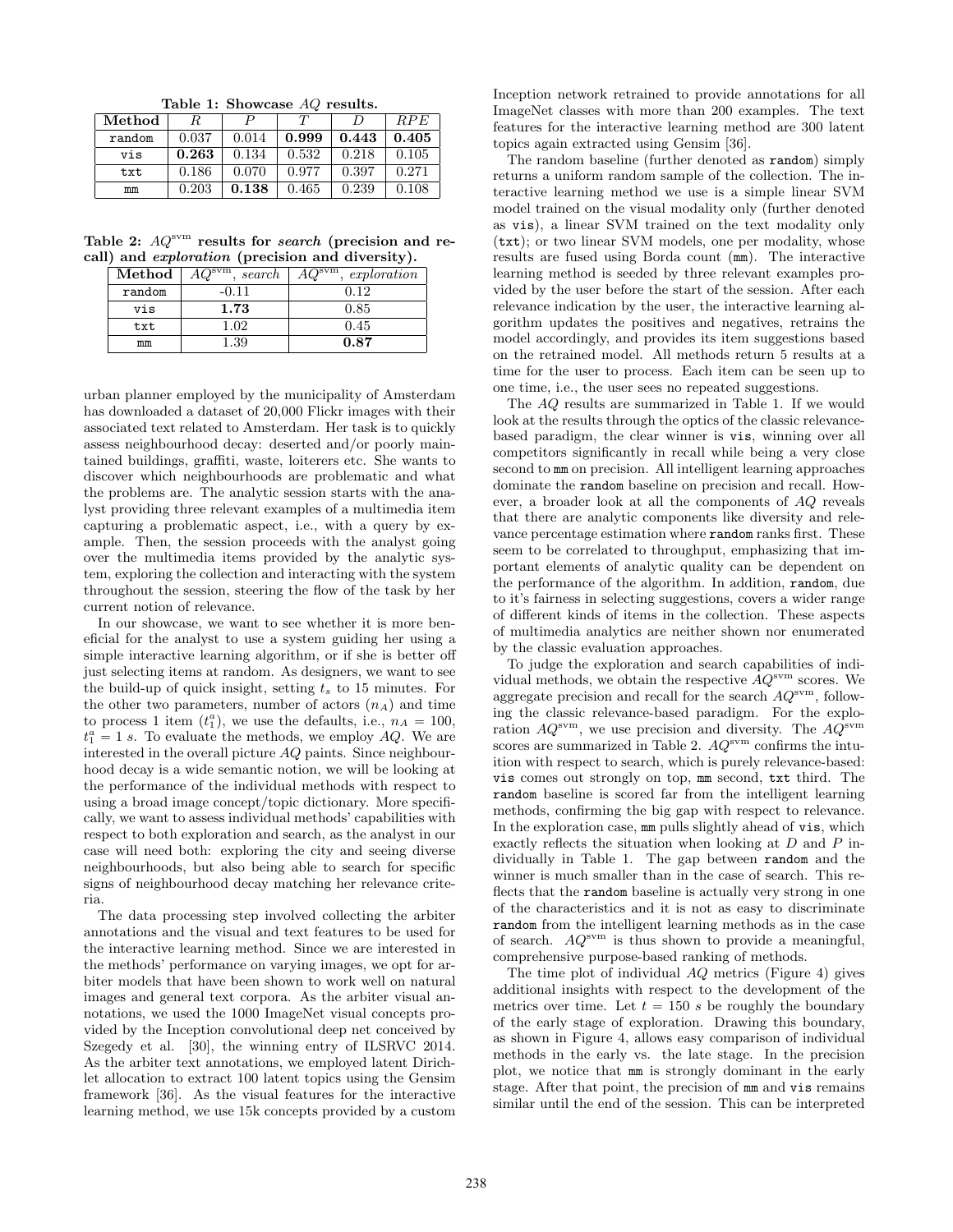

Figure 4: AQ time plots with  $t = 150 s$  marking the boundary of the early stage of the session.

as mm being very strong in the "pure query response" phase when the notion of relevance is constant. At the same time, it is lackluster in adapting to the insight changes, since it experiences the sharpest drop out of all intelligent learning methods. This gives a suggestion for improvement: since the model works well with a small number of positives/negatives and much worse with more, introducing decay to keep only the last few relevance indications might improve the performance. The recall plot confirms the modality synergy of the mm algorithm in the early stage and shows that mm is being significantly dragged down by the underperforming txt method in the later stages. The diversity plot reveals that the solid txt performance is not reflected in the mm method at all. The recall and diversity analyses give yet another suggestion: since the text modality is beneficial only initially, switching it off in the mm algorithm after a certain time might be considered to increase performance. As a side effect, this would increase throughput, which is also desirable. Overall, the time plot analysis reveals key strengths and weaknesses of individual algorithms, providing design insight into what to improve and what to exploit.

Compared with the classic evaluation taking into account only precision and recall or derivations thereof (mAP, Fmeasure etc.), AQ offers a much broader overview. In our case, it was able to characterize the four evaluated algorithms, pinpointing which techniques are more suitable for exploration and which for search. Moreover, the AQ analysis highlighted particular aspects to focus on in the case of mm method, which can be used to further improve its performance. This would not have been possible by just comparing individual values across evaluated methods, as is the case in the classic benchmark paradigm. AQ thus not only reveals which method is the best, but, unlike the classic evaluation approaches, also gives insights into the why.

# 5. CONCLUSION

In this paper, we presented  $AQ$  (analytic quality), a novel paradigm for multimedia analysis method design and evaluation. It significantly expands on the classic relevance evaluation paradigm by adding a number of real-life analytic considerations to the table, namely time, interactivity, and user insight. The time-based nature of AQ provides both the method designers and the end users with a picture about the analytic capabilities in a realistic time-limited setting, removing the strong assumption that the analyst will go over all the results. Including interactivity and evolving insight into the user model mimicks real user behaviour. This, in conjunction with using multiple evaluation metrics, each capturing a different aspect of the method, provides a much more detailed feedback and conclusions for further design improvement than just comparing two values of mean average precision. Another distinct advantage is the modularity of AQ. Metrics of interest can be selected for different method purposes, and new ones can be easily collected from the artificial actor sessions on demand. Moving multimedia analysis evaluation towards realistic analytic settings involving end users is certainly desirable. AQ is a leap forward on this path, bringing new challenges to the multimedia community which the computer vision and machine learning communities cannot yet address.

#### 6. ACKNOWLEDGMENTS

This research is supported by the Dutch Technology Foundation STW, which is part of the Netherlands Organisation for Scientific Research (NWO), and which is partly funded by the Ministry of Economic Affairs.

# 7. REFERENCES

- [1] D. Borth, R. Ji, T. Chen, T. Breuel, and S.-F. Chang. Large-scale visual sentiment ontology and detectors using adjective noun pairs. In ACM MM, pages 223–232, 2013.
- [2] O. Chapelle, D. Metlzer, Y. Zhang, and P. Grinspan. Expected reciprocal rank for graded relevance. In ACM CIKM, pages 621–630, 2009.
- [3] T. Demeester, D. Trieschnigg, D. Nguyen, K. Zhou, and D. Hiemstra. Overview of the TREC 2014 federated Web search track. In TREC, 2014.